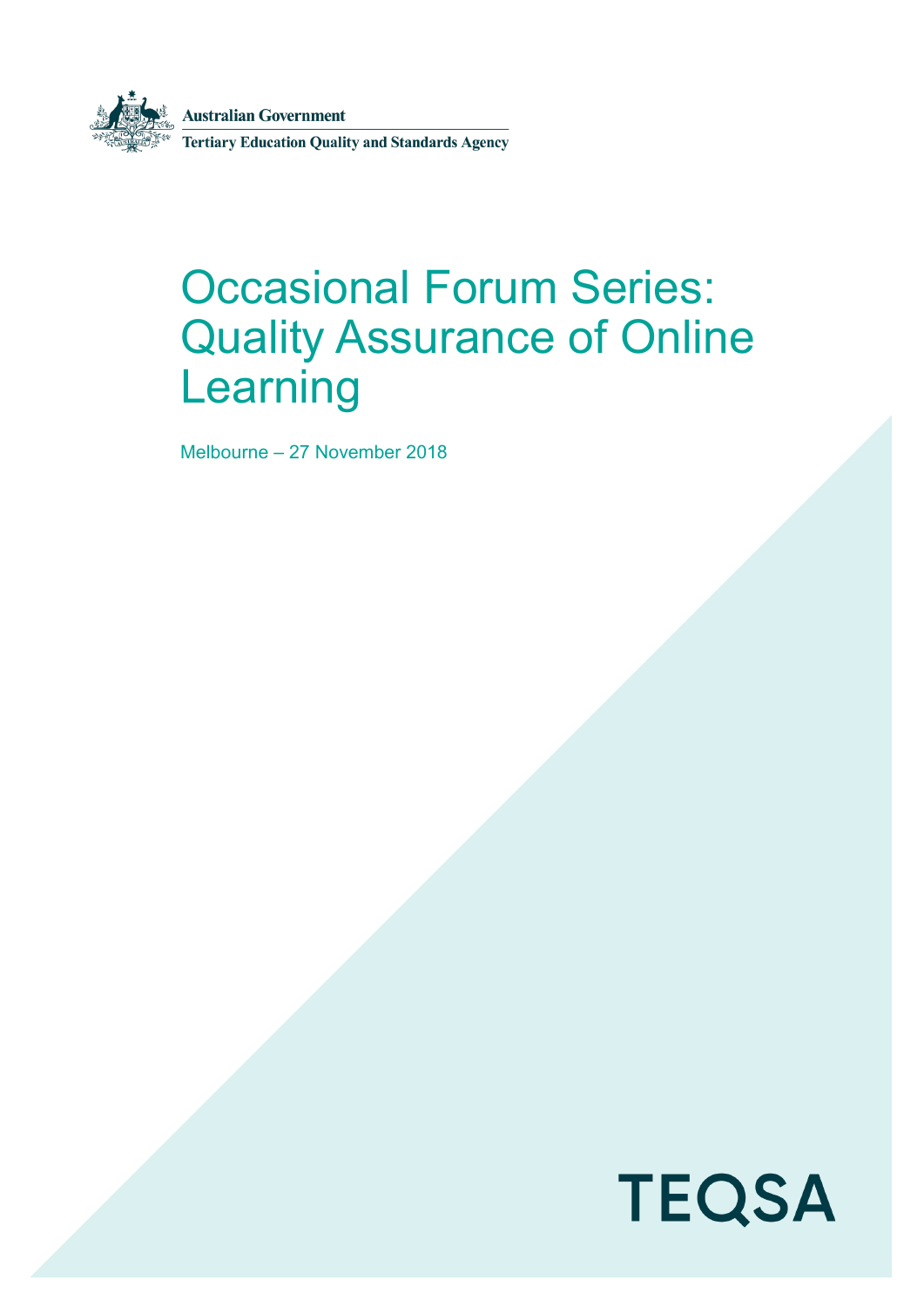## **Overview**

The Quality Assurance of Online Learning Forum (the Forum) was convened as an opportunity for higher education providers and TEQSA to examine the quality assurance landscape and emerging trends associated with online learning and its delivery in the Australian higher education sector. It was also an opportunity to discuss the role of TEQSA in supporting the quality assurance and enhancement of online courses.

The Forum was held the day before the annual TEQSA conference. Invitations were sent to all higher education providers and some international guests and more than 130 representatives attended this event. The Forum was recorded and a dedicated page will be created on the TEQSA website, with a link to the recording, the presentations and this report.

The Forum included an update from the TEQSA CEO, Anthony McClaran on the trends in online learning and the opportunities and challenges implicit in its quality assurance. Presentations from TEQSA Commissioner Dr Lin Martin, Professor Gregor Kennedy from The University of Melbourne, Dr Grant Klinkum from the New Zealand Qualifications Authority, Professor Michael Sankey from Griffith University and Dr Margot O'Neill from the International College of Management, Sydney all explored features of online learning such as the recent increase in demand, the current frameworks and opportunities available for quality assurance and experiences with quality assuring micro-credentials. Together, the presentations provided a comprehensive picture of a mode of learning that is rapidly becoming mainstream and despite some perceptions of low quality and high attrition rates, enrolment and progression rates for online and blended offerings are improving. Student satisfaction is also increasing, particularly for blended learning. Mechanisms to quality assure these new modes of learning already exist and can be deployed with minimum modifications.

The presentations were followed by a student panel discussion moderated by Professor Beverly Oliver from Deakin University, focusing on the opportunities and challenges experienced by students studying online.

Following the lunch break, Professor Belinda Tynan from RMIT University facilitated small group discussions which examined some of the issues raised by presenters.

TEQSA's Commissioners and CEO closed the Forum, reflecting on the matters discussed and acknowledging the valuable contributions from all participants, as higher education providers and quality assurance agencies continue to enhance the quality assurance of online learning.

Overall, 135 attendees participated in the Forum and over 85% of post-event survey respondents rated the Forum as Very Good or Excellent.

# Presentations

#### Dr Lin Martin, TEQSA Commissioner

#### *Online and Blended Learning enrolments in Australian higher education*

Dr Martin provided statistics on the recent pattern of online enrolments at Australian higher education providers. Some of the statistics confirmed expectations, such as the growth of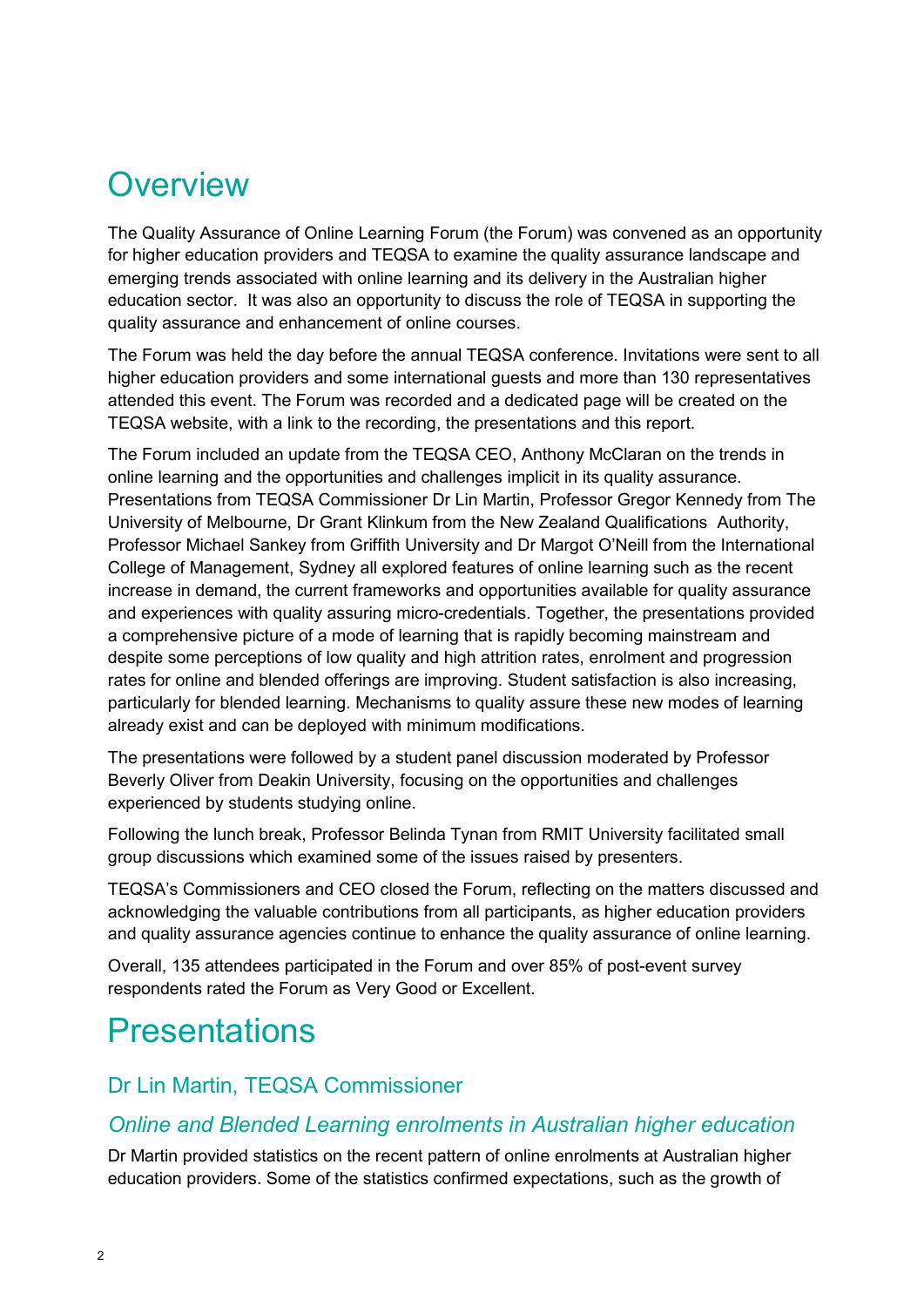online and blended learning which represented 12.2% of all EFTSL enrolments in 2016 and the fact that most online enrolments are in bachelor degree courses. Nevertheless, recent statistics indicate that whilst online learning suffers from higher attrition rates than face to face, students undertaking blended learning have lower attrition rates than students studying in face to face only environments. Student satisfaction with online delivery has been rising for several years and is now at similar levels to satisfaction with face to face learning.

### Professor Gregor Kennedy, Pro Vice-Chancellor (Teaching and Learning), The University of Melbourne

#### *Setting the Scene: Global and Local*

From both a domestic and international perspective, Professor Kennedy examined the challenges that providers face from the growth of online offerings, such as the uncertainty of what constitutes quality in the online space, the multiplicity of frameworks we might use to assure quality and whether the purpose of quality assurance is to accredit offerings or to enhance and improve them. Whilst existing frameworks could be adapted for online learning, features of online learning, such as micro-credentialing, the emergence of non-traditional providers and how to ensure student support and staff professional development demonstrate the complexity and the challenge of how to adequately assure quality offerings in this new, but increasingly mainstream space.

### Dr Grant Klinkum, Deputy Chief Executive, New Zealand Qualifications **Authority**

#### *Micro-credentials: Accreditation and Quality Assurance*

Dr Klinkum focused on micro-credentials and the experience of the New Zealand Qualifications Authority in assuring the quality of this new breed of credentials. The disruptive trend of microcredentials has been driven by technology and changing workplace requirements and now needs to be incorporated into the New Zealand Qualifications Framework. The challenge of this is that the online learnings associated with micro-credentials are offered by institutions outside the currently quality assured tertiary education organisations. Other implications include the emerging focus on the end user rather than the provider and whether the education system can be flexible enough to incorporate new offerings and new providers that don't quite fit into existing frameworks.

### Professor Michael Sankey, Deputy Director Learning Transformation, Griffith University

#### *ACODE's Work on Benchmarking and the eMM Model for Universities*

Professor Sankey looked at the ways in which levels of consistency for learning outcomes between face to face and online can be achieved. Approaches and techniques to achieve this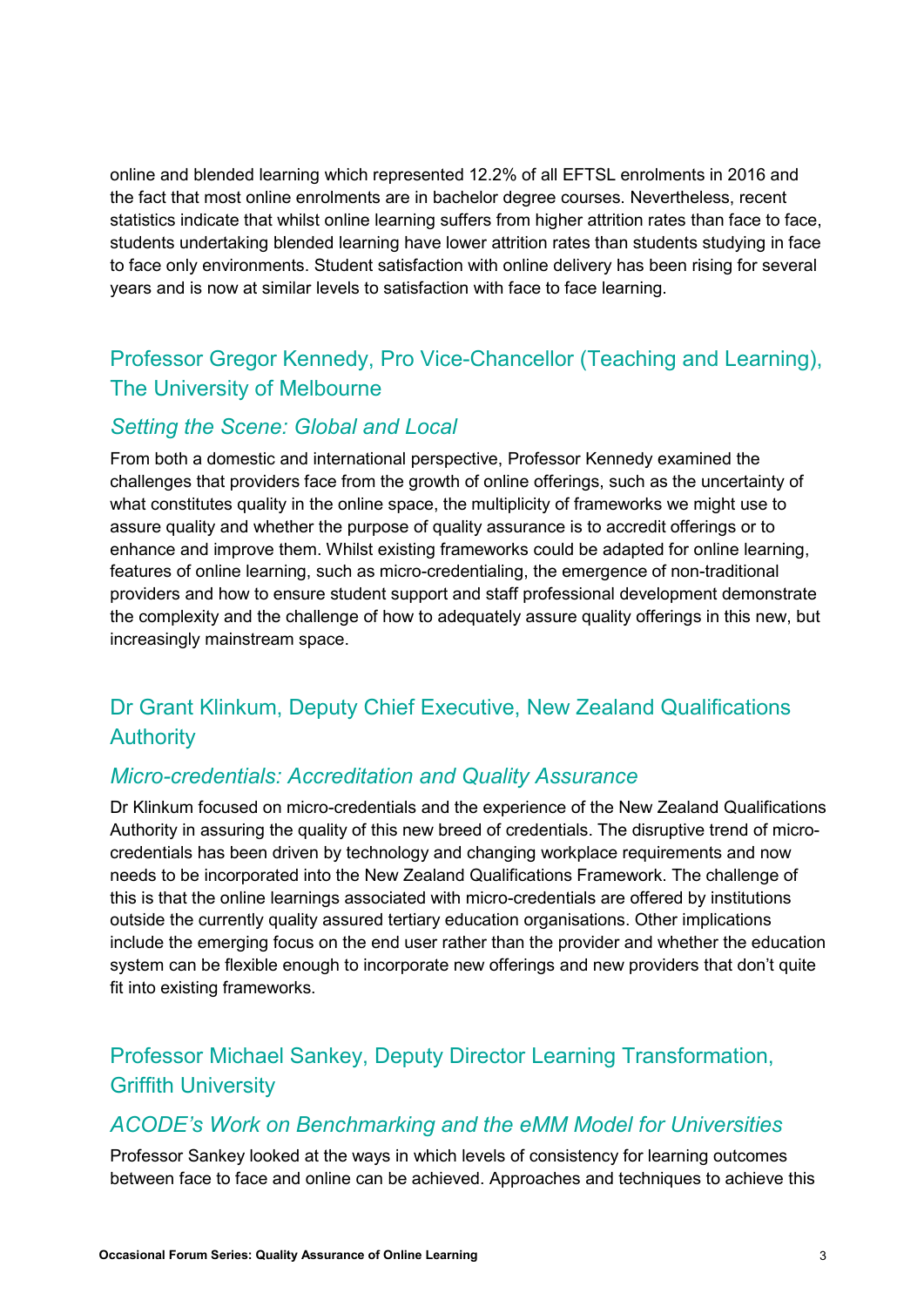include benchmarking, Technology Enhanced Learning (TEL) standards as well as frameworks that can assist in quality assuring online learning. At the institution level, ACODE benchmarks and the eLearning Maturity Model (eMM) can assist in achieving consistency and Professor Sankey demonstrated how the ACODE benchmarking activity has worked at Griffith University. Once internal self-assessment has taken place, a variety of opportunities exist using the ACODE framework to benchmark against other universities both in Australia and internationally. eMM is another framework that can be used for benchmarking, although assessments are kept confidential. A TEL framework has been developed and a group of seven universities will take part in a pilot in 2019.

#### Dr Margot McNeill, Deputy Vice-Chancellor (Learning and Teaching), International College of Management Sydney

Dr McNeill examined the ways in which private providers quality assure online learning and presented the results of a survey of Australian private providers undertaken in September 2018. The survey results indicated that deficits in support for online learning institutionally are often the result of resource constraints. For example, whilst professional development is offered by the majority of private providers, fewer providers have mechanisms in place to support students and private providers were more likely to have quality assurance processes at the unit rather than course level. As indicated by other presenters, blended learning is becoming increasingly popular, with 70% of respondents requiring students to engage with both online as well as on campus. Whilst the majority of institutions agreed that they were broadly satisfied with student outcomes, only one respondent strongly agreed, suggesting that there is still room for improvement in satisfaction levels. Most respondents reported barriers to good practice including lack of resources, time and professional development for sessional staff, suggesting the need for a strategy to underpin planning and resourcing. Examples of good practice in strategy and quality assurance were shared amongst respondents, which will assist those providers with fewer resources.

#### Alfred Deakin Professor Beverley Oliver, Deputy Vice-Chancellor Education, Deakin University

Professor Oliver introduced the session with information on the characteristics of students who study online and their experiences with online learning, both positive and negative. Interesting statistics emerged on the profile of online students in Australia, including the fact that 67% identified as female, 13% were born outside Australia and 7% were more than 50 years of age. Professor Oliver provided comparative statistics on satisfaction levels for face to face learning compared to online. Online students who were surveyed expressed dissatisfaction with student and teacher interaction, difficulties developing written communication skills and a scarcity of student support, all challenges for this new mode of learning that will need to be overcome for this type of delivery to achieve equivalence in quality with face to face delivery. Professor Oliver went on to interview a panel of four students, all of whom had had very different experiences with online learning and held divergent attitudes to its usefulness and value as a learning channel.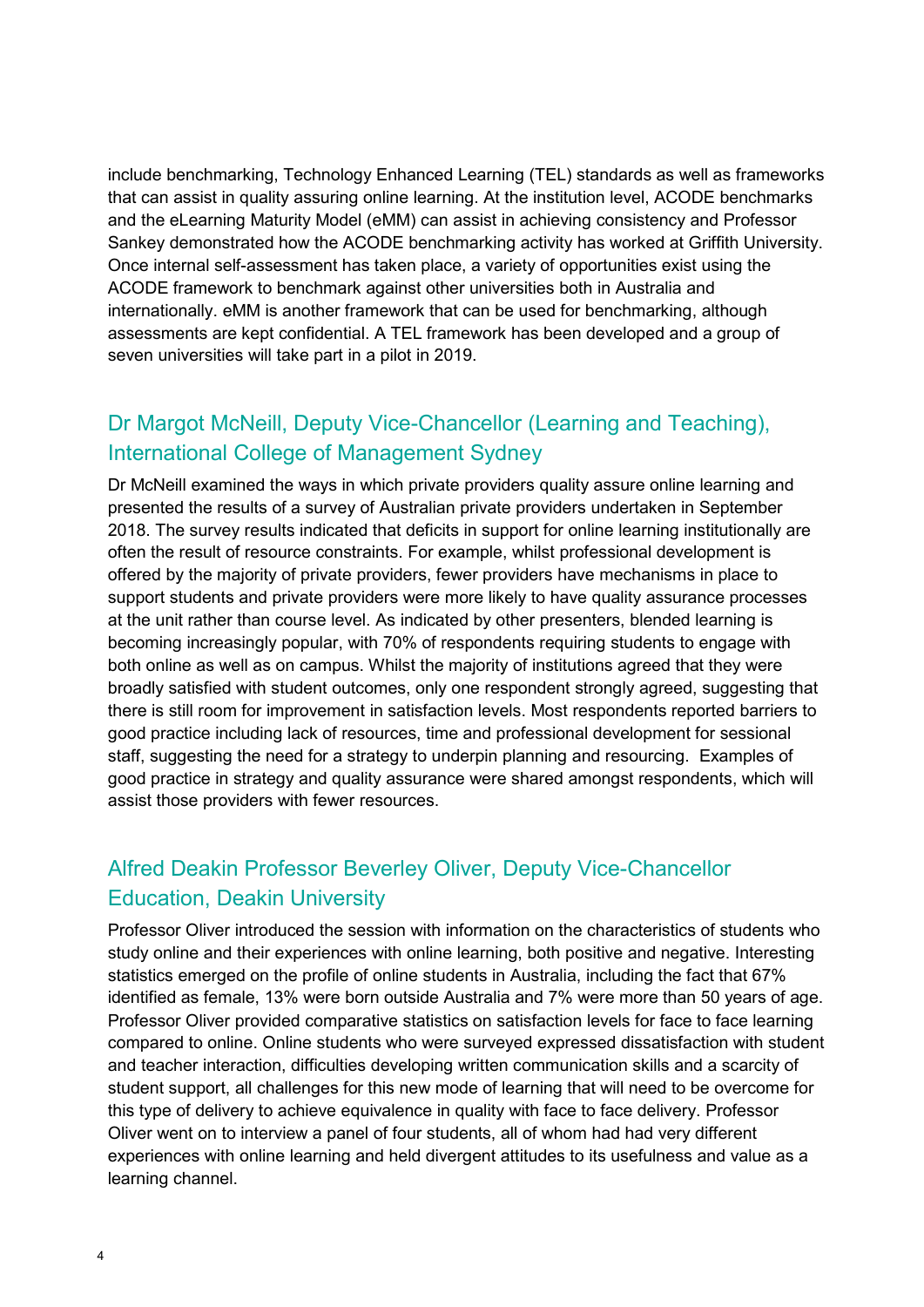## Issues for students in online learning

The experiences of the students on the panel reflected the opportunities and challenges of online learning and also demonstrated the often anonymous and isolated nature of online learning for students. One of the students was grateful for the flexibility technology provides, without which he would not have been able to complete his studies. When work commitments prevented him from attending lectures and tutorials at one institution, he was able to undertake a course at a different institution that enabled him to study online. Conversely, another student stated that he did not receive value for money for his online course, where feedback was rare and there was a notable deficit in the student teacher relationship when it came to feedback and communication. Based on their experience, all students on the panel perceived online learning to be a cheap version of face to face learning and despite the flexibility it provides, institutions do not judge it to be important enough to devote the resources to it that they invest in face to face learning. One student noted that the barrier to online learning is created by academics and that the quality of online learning would improve, once that barrier, or attitude is removed. All students agreed that providers will need to embrace the technology that makes online learning possible and develop new techniques for online offerings such as training. The students welcomed the emergence of micro-credentials and the focus on enhancing skills and see this area as a great opportunity for growth and improvement. When asked where providers need to try harder, students suggested that the online environment should be designed to be as interactive as face to face learning and receive the same input into design as face to face learning. All students agreed that it is vital to incorporate the student voice into the design and delivery of online learning to improve the quality of the offerings.

## Group discussion

In small discussion groups participants explored some of the issues identified in the previous sessions and examined the role of TEQSA, as well as the role of providers, in enhancing the quality assurance of online learning into the future. Three questions were posed to the groups:

- building on materials already developed, what support materials could be further developed?
- how do you as a provider quality assure and validate your online learning offerings?
- what role should TEQSA have in enhancing the Quality Assurance of online learning?

Professor Belinda Tynan and colleagues from RMIT University facilitated the discussion using GoSoapBox, a web based response device which captured instant feedback from the larger group to gain real time insight into the audience's responses to questions and gave all participants an opportunity to reflect on the issues and provide their views. This informed and stimulated discussion.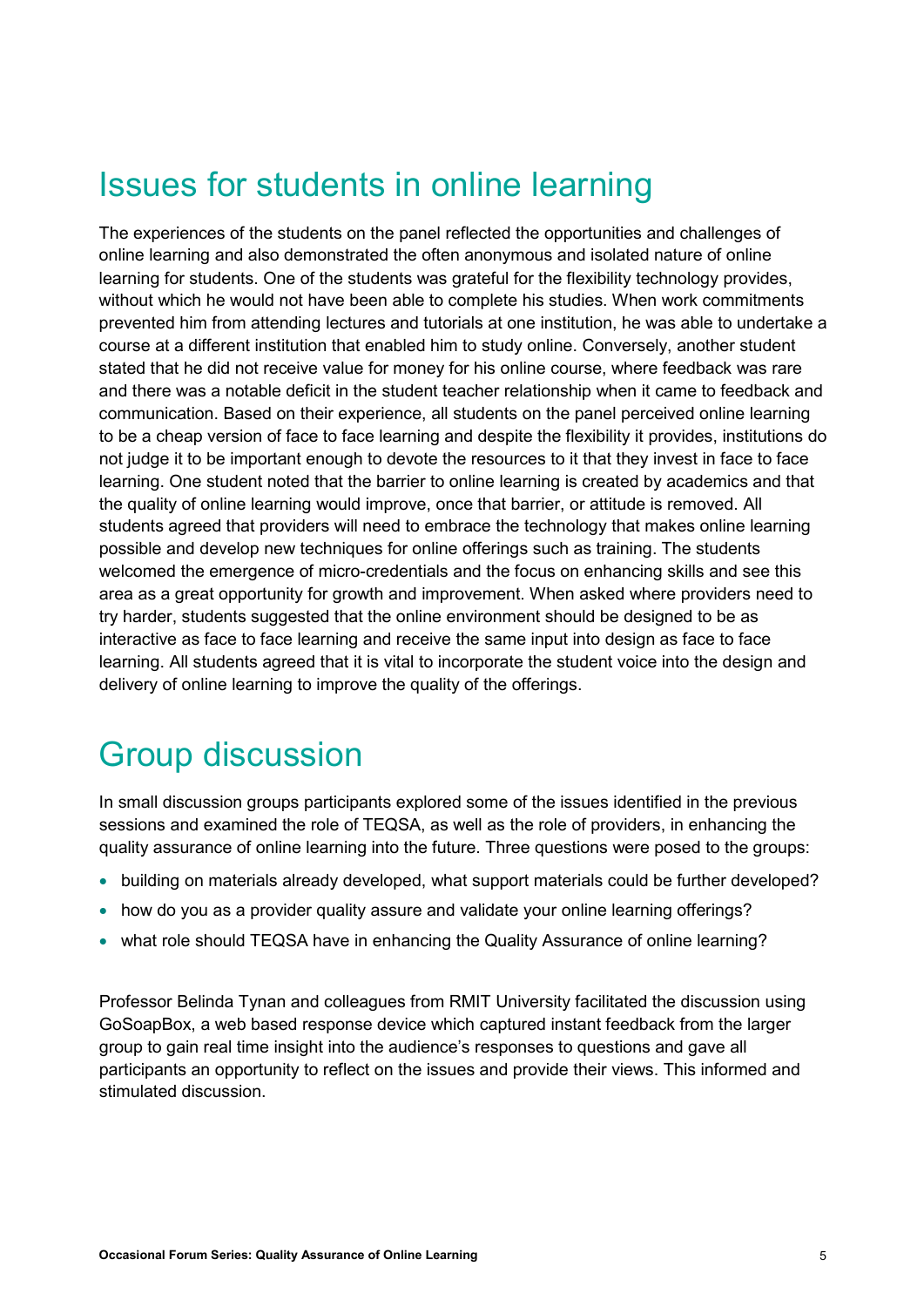#### Feedback from questions posed to discussion groups

#### Building on materials already developed, what support materials could be further developed?

There was a recognition from participants that support materials have already been developed that can be adapted for online delivery, but there is also a need for specific material to support online learning quality. Providers suggested that simplified templates, good practice examples and guidelines would be useful, as well as academic integrity guidelines for online delivery. Some providers suggested that there is a need to streamline and synthesize existing standards and suggested that TEQSA might be able to provide a central repository for such materials. Several providers pointed to the need for professional development models to improve the quality of teaching online modules, particularly for sessional staff, as teaching online requires a different set of skills and knowledge that needs to become a component of staff development. Given the emergence of micro-credentials, one provider suggested that content needs to be customised to meet specific industry needs. Industry links are also considered important to enable education specific interaction technologies. The new technology should be able to support the development of a framework to go back into newly designed subjects after the first or second launch to capture evidence early and resolve any issues as quickly as possible. Noting the feedback from the student panel, participants agreed that there is currently a paucity of one on one student teacher communication in the online learning space and this needs to be addressed.

#### How do you as a provider quality assure and validate your online learning offerings?

Providers use a range of devices to quality assure their online offerings. Several institutions have implemented quality assurance frameworks such as Quality Matters and benchmarking tools provided by TELAS and ACODE, whilst others use a variety of devices such as student feedback and evaluation, iterative design and analytics. Providers also rely on QILT, COPHE benchmarking and external audits to ensure quality. To ensure equivalency of outcomes and the student experience participants agreed that it is important to hold all modes of learning to the same standards and whilst approaches may differ, content and the information to students needs to be the same. TEQSA has stated in its TEL Guidance Note that, "*Providers should note that the requirements of the HES Framework must be met and continue to be met irrespective of the modes of delivery and participation adopted by a provider."* 

#### What role should TEQSA have in enhancing the quality assurance of online learning?

Feedback from participants suggests that there is a role for TEQSA in the quality assurance of online learning. There was general consensus that a new set of guidelines is not required, that online and face to face learning share enough commonality so that existing frameworks can be used, with some modifications, to meet the quality assurance needs of online learning. Participants suggested that TEQSA could provide resources such as good practice notes and examples to guide and assist providers navigate this new landscape. Several participants suggested that TEQSA could organise benchmarking events, where providers could network and share information on their experiences. Given the perception that much of online learning is of poor quality, there was some suggestion that TEQSA could advocate for equivalence of delivery modes and support the credibility of online learning.